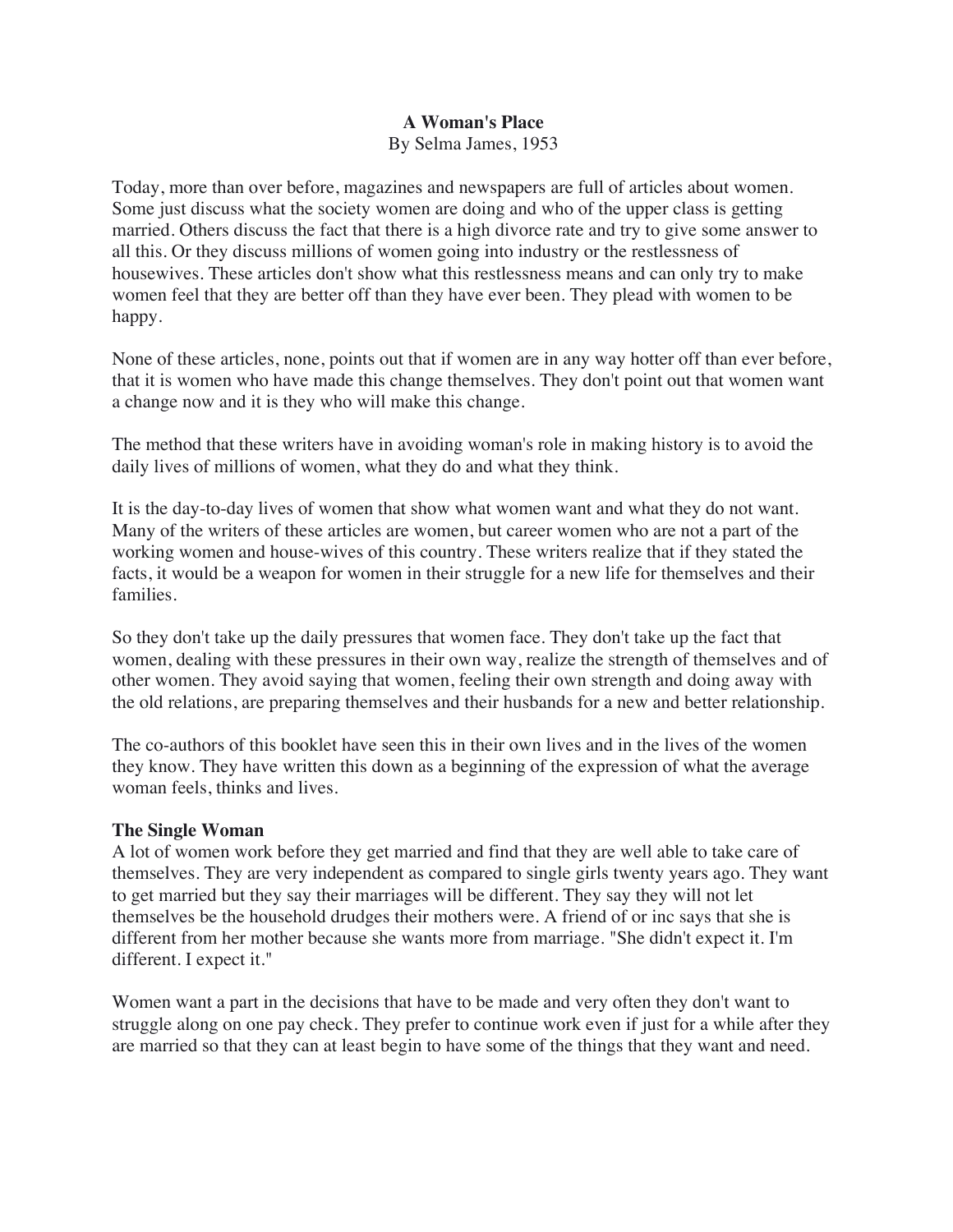One of the greatest problems a young. single woman has to face aside from how to support herself, is what her attitude to morals she has been taught is going to be. In the process of working this out, single girls have started a whole new set of morals. Even though many girls have not thought about their actions in this way, they have gone against the whole code of morals that they were taught to live by. Many women have affairs before they are married and are not looked upon as fallen women or bad women. It is not the same as one woman years ago, going with a man and keeping it within herself. One girl told me that all of her friends had had sex relations with their boy friends and that they discussed it openly. They feel that they are entitled to this and are willing to go against the school authorities, their parents, and even those men who will not accept them. Whether or not society approves, they do what their friends are doing and insist upon approval by the force of the number who feel and act the same way.

# **"Hey, You're Scaring Me"**

A single woman thinks twice about getting married and giving tip the freedom that she has had before marriage. Before, she went out as she pleased and bought clothes as she needed them. She never had the freedom that men have but she was on her own. One young woman of twenty that I work with says that she a almost got married twice and she is certainly glad that she didn't. She told me, ''I know how well off I am when I hear the married women talk about their husbands, I do what I want to do now." When she hears the married women talk, she says, "Hey, you're scaring me. You'll make me an old maid.''

But all women want a home and family. This same girl is always talking about having children and about her boyfriends. Young women nowadays feel that their good times and the closeness that they have with their boyfriends should not end with marriage but should make their marriage into a real experience. It is clear that these girls don't reject men or marriage, but they reject what marriage is today.

# **The Married Woman**

As soon as a woman gets married she finds that she must settle down and accept responsibility. something women have always been trained to do. She realizes that she has the job of making the house that she and her husband live in a place where they can invite their friends and where they can relax after a hard day's work. And even though a woman works, iris assumed from the very beginning that the main responsibility of the house is the woman's and the main job of support is the man's. The husband is to go out and support you and the children. You are to make sure that the house is clean, the children are eared for, meals are cooked, laundry is done, etc. This seems to be the fair way of doing things. But soon you find that the job of staying home and taking care of the house is not as it is painted in the movies. Housework is a neverending job that is monotonous and repetitious. After a while doing things in the house such as ironing or getting up early to make lunches or breakfast is not something that you want to do. It becomes something that you have to do.

# **The Children**

Some couples try to get away from this division of the work at the beginning. For instance, when a woman works, the man will share the work when they get home. The husband of one woman did more of the housework than she did, before they had children.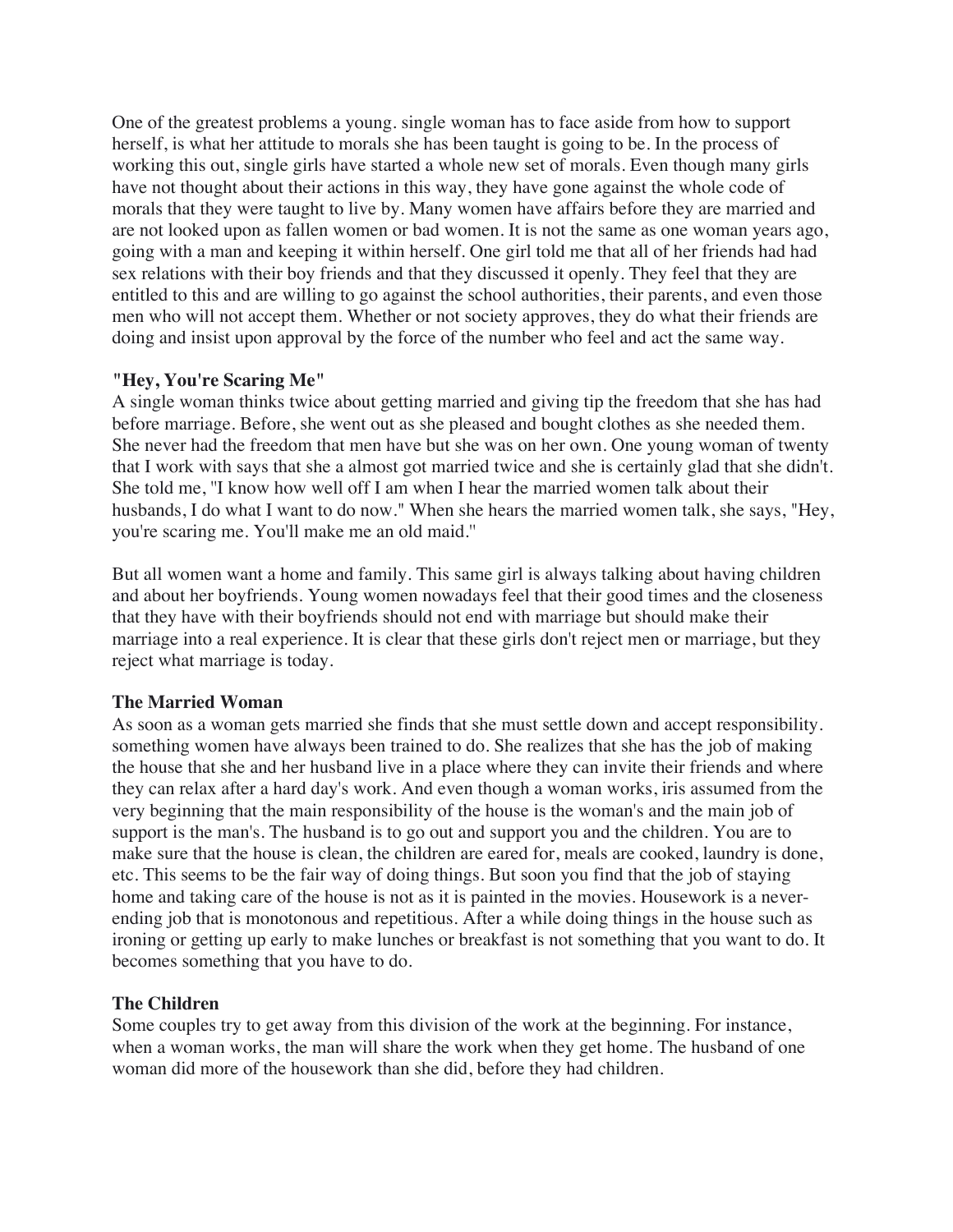But any idea of sharing the work disappears when children come. When there are children the whole set-up of a man working outside and a woman working inside is shown for what it Is - an inhuman setup. The whole load of children, house, everything, becomes the woman's. As soon as a woman quits work to have children, a man doesn't feel he has to help her with anything. What was a division in their marriage when they first got married is now a split. Instead of the children uniting them, children divide a marriage and stick the woman in the house and glue the man to his job. But very often for a woman who works and looks forward to quitting when she has children, the coming of children makes working out of the home a life sentence. After a month or two, she is hack working again.

Few men take an interest in the details of taking care of the baby. They feel it is not their job to diaper and bathe the children. Some men even feel that, though their wives have to stay home with the children, there is no reason for them to stay home with her. So they go out and do as they please, if their wives let them, knowing that their wives are stuck at home constantly taking care of their children. If a man goes out with his friends, a woman usually fights for the right to go out with hers. One woman told me that she was pregnant and that she was sorry since she had a four-month-old baby. She said her husband was glad. She said that he knew that if she was stuck with a child he could go out as lie pleased. Fewer and fewer women take this nonsense from their husbands. Women fight tooth and nail against being shouldered with the whole responsibility of the houe and the children. They refuse to stay home and be tied to the house while their husbands continue life as though nothing had happened. If women are going to stay home their husbands are going to stay home with them.

# **The Family is Divided**

Women are trying to break down the division that has been made between the father and the children and between the mother and the father. The privilege that society has given the man, women are not allowing him. It is a privilege that he suffers by as well as she. Men know little about their children, are not close to them, and don't know what giving time and work to a child gives hack to you. It is this giving that a woman does that makes her so much closer to her children than a father ever can be. Men feel that supporting a child is all they have to do to get the love of their child and the respect of their wife. They feel that nothing else should be asked of them-but the less that is asked of them the less they get in return.

It is not an easy thing for a woman to get used to being a mother. For one thing you know that you are responsible for this child completely. If your husband stops supporting him then you have to. You have to raise him. No one else will. Whatever kind of person he grows up to he will be mainly your doing. As soon as you have a child you have to make your marriage work. Now it is not only you but another person who didn't ask to be born who will suffer if your marriage goes on the rocks. A lot of marriages that would ordinarily break up are held together by the woman in order to save her child from a broken home.

A woman's whole life revolves around her children. She thinks of them first. She finds that these are the only people in her life who really need her. If she has nothing more, she lives for them. She organizes her work so she can give them the best care. The schedule that she lives on shows that her time is not her own but belongs to her children. She must often go without things so that they will have what they need. She must try to live in a house that is safe enough and roomy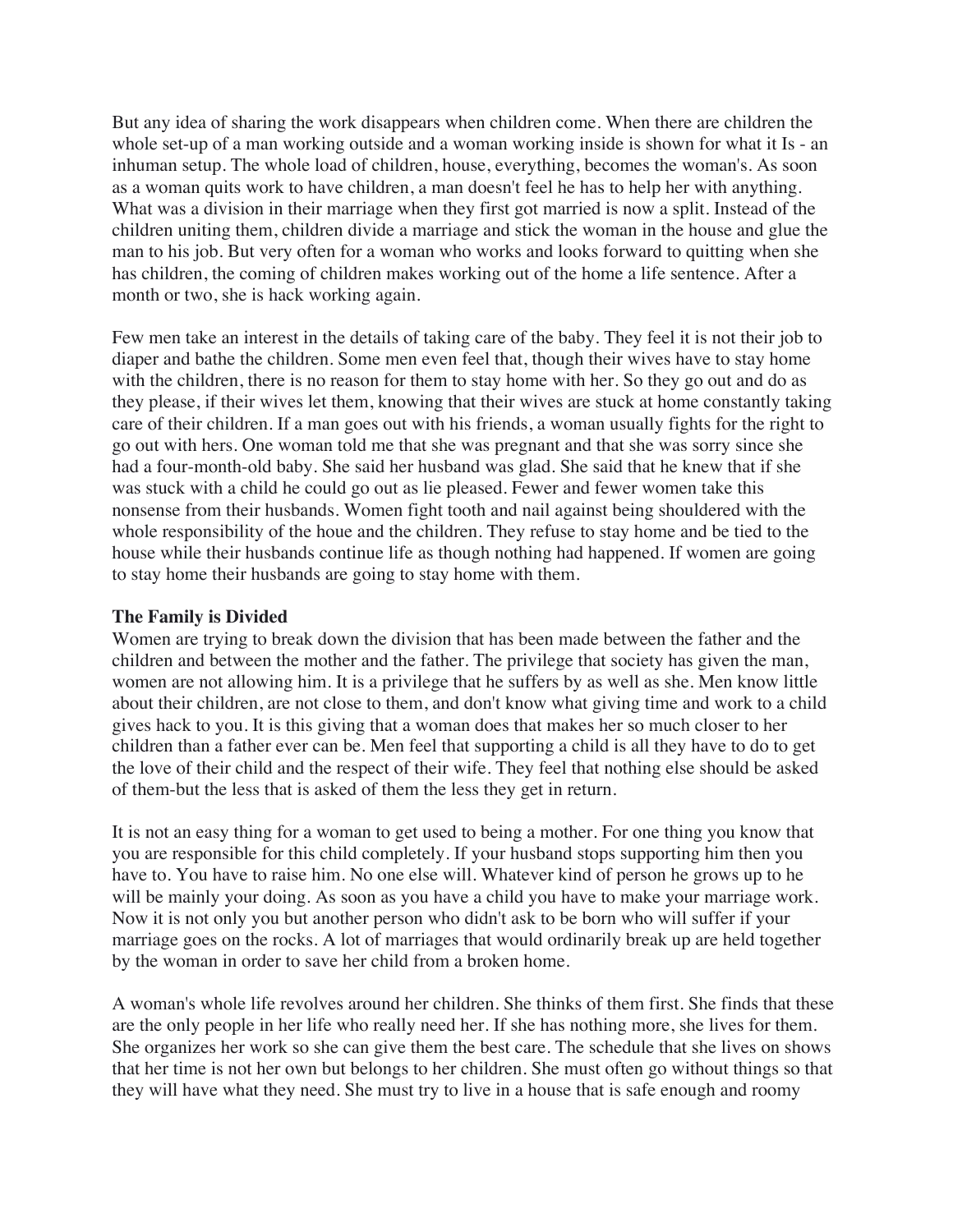enough for them. Sometimes she even has to fight with her husband for something that she feels they need and he is not willing for them to have. She plans her life according to their age.

It is easy for a man to say it is his child but for the real worry when they are sick or misbehave, how they are eating and how much they sleep. These things are on the women's shoulders. How a child's shoes fit him, where his clothes are' kept, even things like this most fathers don't know anything about. This doesn't mean that fathers like it this way. It's just that even if they didn't there is very little that they can do about it. When they go away in the morning, the kids are usually asleep and when they get home at night they are near their bed time. Their whole lives are concerned with making a living, and the problems involved in that. Because they are not around their children enough, they have very little idea about what children need, not only in the way of physical needs, but in terms of discipline and love and security. The division that is made between home and factory creates a division between the father and his children. It is obvious that when the father and mother lead separate lives, the children as well are going to suffer. They are often used by each parent as weapons against the other. The children seldom know where they stand and try as soon as possible to get away from it all. They refuse to be a part of this constant family war and just disassociate themselves from it as soon as they are old enough.

#### **Then the Kids Come Home**

The work that is part of having a child destroys much of the pleasure of having them for the one that has to do the work. To be with the children day in and day out, week in and week out, to clean up after them, and to keep them clean, to worry about whether they are going in the street or are catching a cold is not only a terrible strain, hut it becomes the only thing that you see in your child - the work and the worry involved. You begin to see in the child only the work and none of the pleasure. You feel that every stage of his growing up means, not just a developing child but more work for you to do. You see a child as a hindrance to your getting your other work done and to your having free time. He seems to be "in your way" rather than part of your life. Just about the time that you think you're finished cleaning the house, the kids come home and the whole routine starts all over again, finger marks on the wall, muddy shoes and scattered toys. You don't ever realize how much of a barrier the work of raising a child creates until he tin ally gets into his teens. He is less work to. you and you rave more time and more of a chance to appreciate him as a person. But then it is too late. He has grown away from you and you can't really see him and know him and appreciate him.

If a woman can't make her husband understand this (and since a man doesn't go through it, it is very hard for him to understand), she must literally force out of him some free time away from the children for herself. This doesn't solve anything hut it relieves the tension for a while. Sometimes men don't want their wives to have any freedom at all. They don't trust them or have some old-fashioned idea that they don't need it or shouldn't have it. The only people you can turn to in those situations are your neighbors. Very often, they are the only people who understand since they are women too and have the same problems. For a small amount of money or for an exchange of care they may be willing to take care of your child for an afternoon. Even then you are not really free. When you are away you may worry about whether the children are being taken good care of. Sometimes you even feel guilty about having left them at all. No one ever lets you forget that you should be home with your children. You can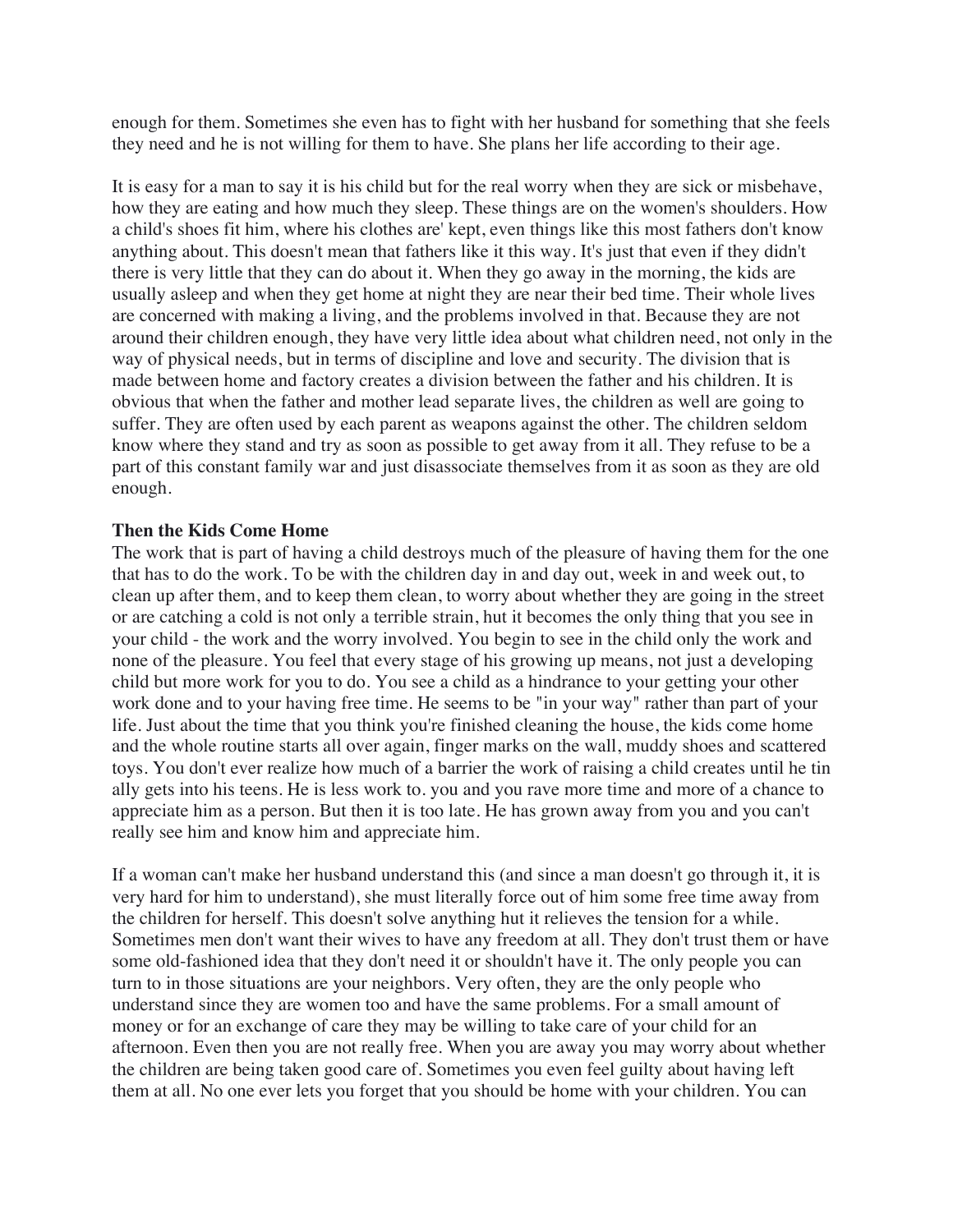never really be free of them if you are a mother. Nor can you be free when you are with them. A woman finds out early that what she wanted from having children she cannot have. Her situation, her husband's and the children's, put the children in immediate conflict with her.

When a woman has children, she is tied down to the house and to these same children that are so important to her. You never know what it is to be a housewife until you have children.

# **The House**

Everything a housewife does, she does alone. All the work in the house is for you to do by yourself. The only time you are with other people is when you have visitors or go visiting yourself. People think sometimes that when women go visiting they are just wasting time. But if they didn't go visiting occasionally, they would go mad from boredom and the feeling of not having anyone to talk to. It's so good to get out among people. The work is the same, day in and day out. "Even if you died the house would still be there in the morning." $\leftarrow$  Sometimes you get so bored that you have to do something. One woman used to change the furniture around about every two weeks. Other women buy something new for the house or for themselves. There are a million schemes to break the monotony. The daytime radio serials help to pass the time away but nothing changes the isolation and the boredom.

The terrible thing that is always there when you are doing housework is the feeling that you're never finished. When a man works in a factory, he may work hard and long hours. But at a certain time, he punches out and for that day at least, he is finished. Come Friday or Saturday night he is through for one or two days. In the house you are never finished. Not only is there always something to be done, but there is always someone to mess up almost before you are finished. After four or six hours of a thorough housecleaning, the kids will come home and in five minutes the house will be a shambles. Or your husband will dirty all the ashtrays there are in the house. Or it will rain right after you wash the windows. You may be able to control your children or get your husband to be more careful, but that doesn't solve much. The way that the house is set up, neither the husband nor the children have any idea how much effort and real hard work and time have gone into cleaning the house. The way that the house is set up you have no control over the hours of work, the kind of work that you will have to do, and how much work you do. These are what women want to control.

The rest of the family is no part of the house. They just live there. You make the home what it is-a place where they can relax. You make it livable. You make it attractive. You make it comfortable. You keep it clean. And you are the only one who can never completely enjoy it. You always have your eye out for what has to be done. And picking up after people seems to be a never-ending job. You can never relax where you spend most of your time, energy and ability.

Most women don't even make the real decisions where the house is concerned. Even though they can use their own judgment on many small things. The really big things are either decided outright by the husband or he makes sure that his pressure is felt. Women feel that they must have a say in the house. They participate in the decisions of the house more than ever today. But they have had to put rip a long fight to get this recognition.

# **"Your own boss"**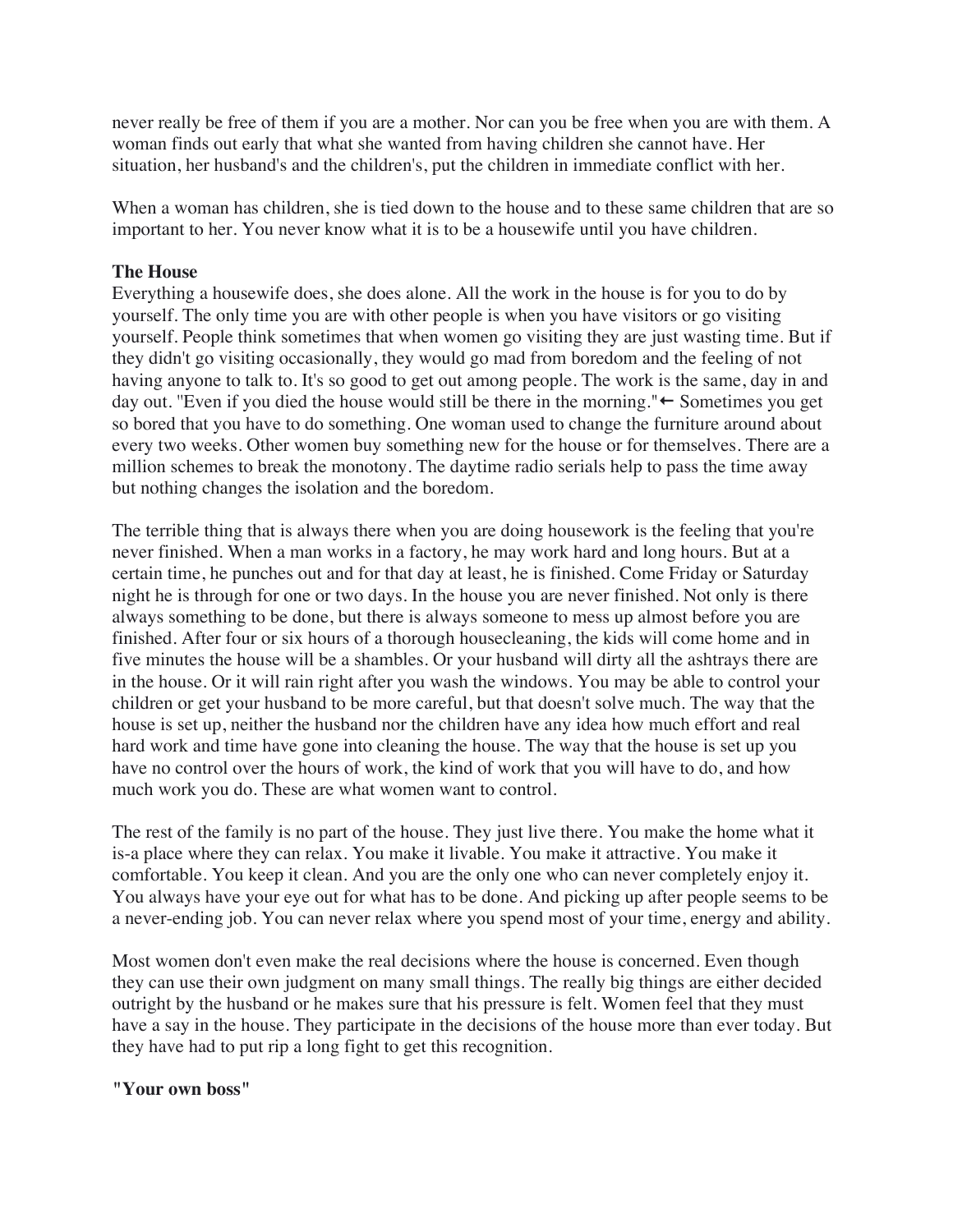They say a woman is her own boss. That is, no one tells her how fast to work. No one tells her how much to do. And nobody stands over her all day. She can sit down when she wants to and smoke a cigarette or eat when she gets hungry. A housewife has an entirely different kind of a boss. Her first boss is her husband's work. Everything a woman has to do is dependent on the job her husband has. Whatever her husband makes, that is what the family has to live on. How much clothes she buys, or whether she has to make them, whether clothes go to the laundromat or are washed by hand, whether they live in a crowded apartment or in a house with enough room for the family. Whether she has a washing machine or does clothes by hand, all of these things are decided by the kind of job her husband has.

The hours that her husband works determines her whole schedule and how she will live, and when she will do her work. One big problem for a woman is having a husband who works nights. Then there is no schedule. By the time that the housework is done. her husband gets up and the house is messed again. If there are children then there are two schedules to be met. The children have to be kept quiet during the day, which is almost impossible with children.

Whether her husband has a comparatively easy job or a hard one affects her life, too. A man who works very hard is not going to help her with any of the work around the house. He is going to come home a lot grouchier and harder to live with. The woman has to learn to keep her temper a lot more if there is to be any peace. And the children have to be kept in line more. too.

Even where she lives is decided by her husband's work. The part of town that makes going to work the easiest is the part of town that you live in. And if there are no jobs in the town that are in your husband's line of work then you have to forget all your friends and all the ties of Family and you go to where he can find work.

The children and the demands of taking care of them is the next decider of how a woman is to spend her life. There is, nothing more demanding than an infant. When they want something, they want it at that moment and not a moment later.

But the most ruthless boss and the one that really keeps a woman going is the work itself. The work does not look on you as being a human being. It is there no matter how you feel or what you want to do. It dominates every spare moment that you have, either in the house or away from it. You are constantly trying to finish work that has no end. You want to do all that you have to do in the least possible time and have free time for yourself. And after you think you are finished you find that there is something else. Sometimes women will give up and let the house go for a few days or a few hours. But they are the ones who are bothered by it. And then they will work twice as hard trying to make up for lost time. You are always doing what you have to do. What you want to do doesn't count for much.

Most women are very responsible. They feel that, as mothers and wives, they want to do the best possible jobs. They want to be proud of their homes and children. There is no other place where they can show what they can do. If a woman is a good manager she has the respect of other women and that is important to any woman.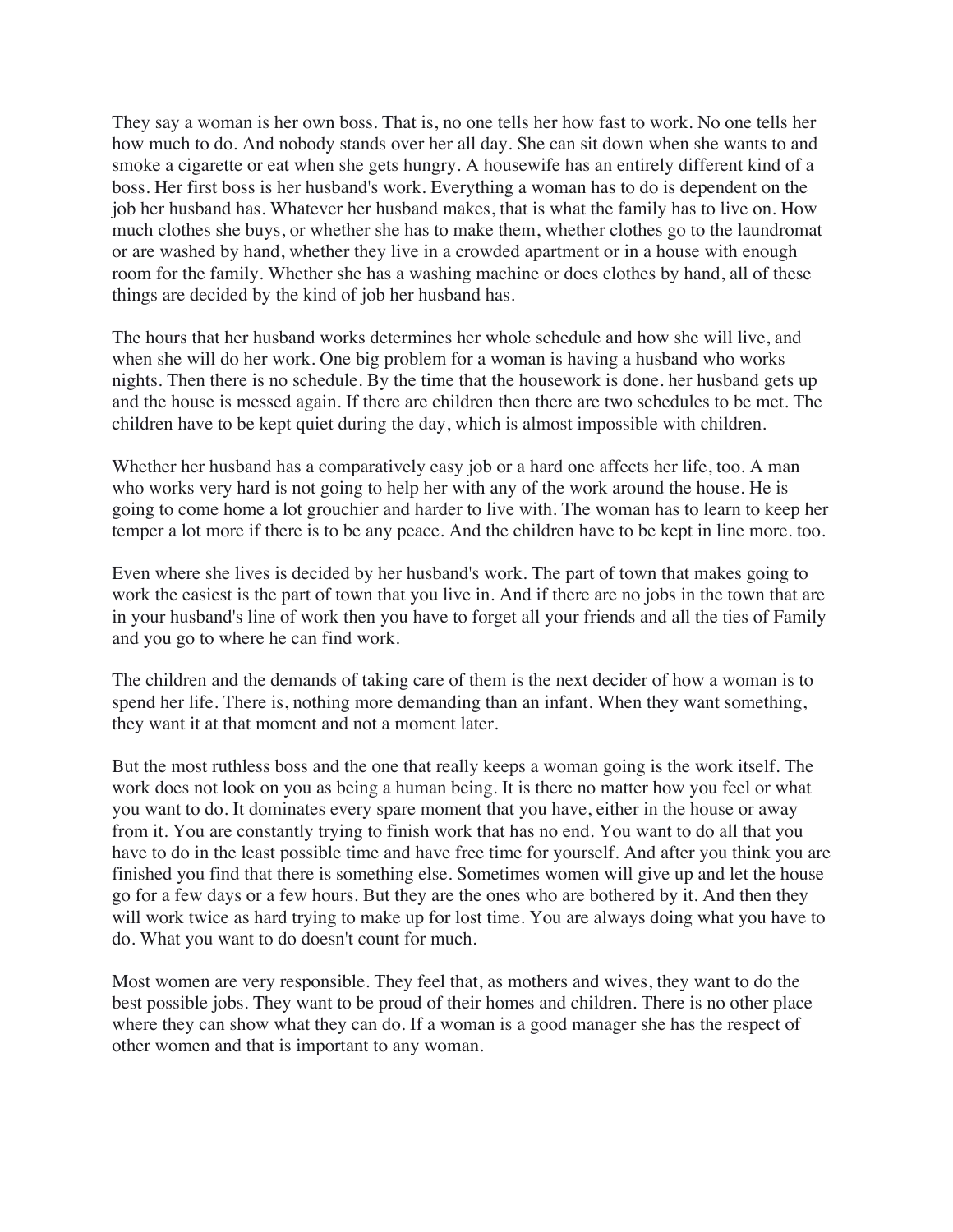So there is really no need of a foreman or lead girl at home. It is the way a woman lives and the work that she must do that keeps her toeing the mark. It is this way of life also that teaches her discipline. She learns when to say something and when to keep quiet. She learns to do things on her own. if there is something that has to be done and her husband won't do it, she does it herself. One woman with four children painted the whole outside of her house. She said that she didn't want to wait another five years for her husband to do it.

#### **It Takes Experience**

Every time a womans husband gets a raise she says to herself, now I will catch up. That extra few dollars will change things. But by the time the time he gets that raise, prices have jumped to make up for it, or he has been sick and lost a day's pay, or thee has been an ''extra". And even if things have gone along fairlysmoothly, you go and buy the things that you have needed all along but just weren't able to afford before So you are right back where you started from. Almost all workers families live from day to day. There is very little chance to put something away for an emergency. If a family missed just one paycheck it may set them back for weeks. In all that time the housewife must manage somehow. The same thing happens when the workingman goes out on strike. For weeks and sometimes months she must manage on practically nothing. The miners' wives have a system of storing food and clothes away when their husbands are working steady. In that way, when there is a strike they can live for a while at least on what they have saved up in the way of food and clothes. It takes a lot of experience and training to learn all the tricks and the woman is the only one in a position to learn these 'tricks". Corners can be cut in an emergency that you never thought could be cut and you somehow manage.

A woman has to get along on what her husband makes. It doesn't matter how much or how little he brings home. She must decide when to make clothes and when she can afford to buy them. She finds recipes for making economical meals that at the same time look and taste good. The way the family lives, whether there are bill collectors at the door, or food on the table, is dependent on how much money her husband gives her and how she manages it. Although most husbands realize that prices are high, they don't really know how much it takes to keep a family going. It is only the woman who has to live on impossibly little who knows about how to manage finances.

All of this experience prepares a woman to manage when she is on her own. The woman whose husband runs out on her has a pretty tough job on her hands, especially if she has children. If she has relatives who will help her at the beginning then she is considered lucky. But on the whole she has to be both mother and a father to the children. She has no choice about working. She assumes the responsibility of both a man and woman. She supports her family on what she makes, which is usually much less than a man makes. She has less time with her children and sometimes has to be separated from them in order to be able to work. Yet these women manage to bring up their children and start new lives for themselves. They don't sit home and weep. My friend has a neighbor whose husband ran out on her and left her with a child and all the bills. This woman sold all the furniture and with the money took a trip to Puerto Rico to see her mother. It was something to meet hot. If she cried, you didn't know about it. She just said that she wasn't going to wait around like a damn fool. She had never done anything like that before but when the time came, she knew just what to do.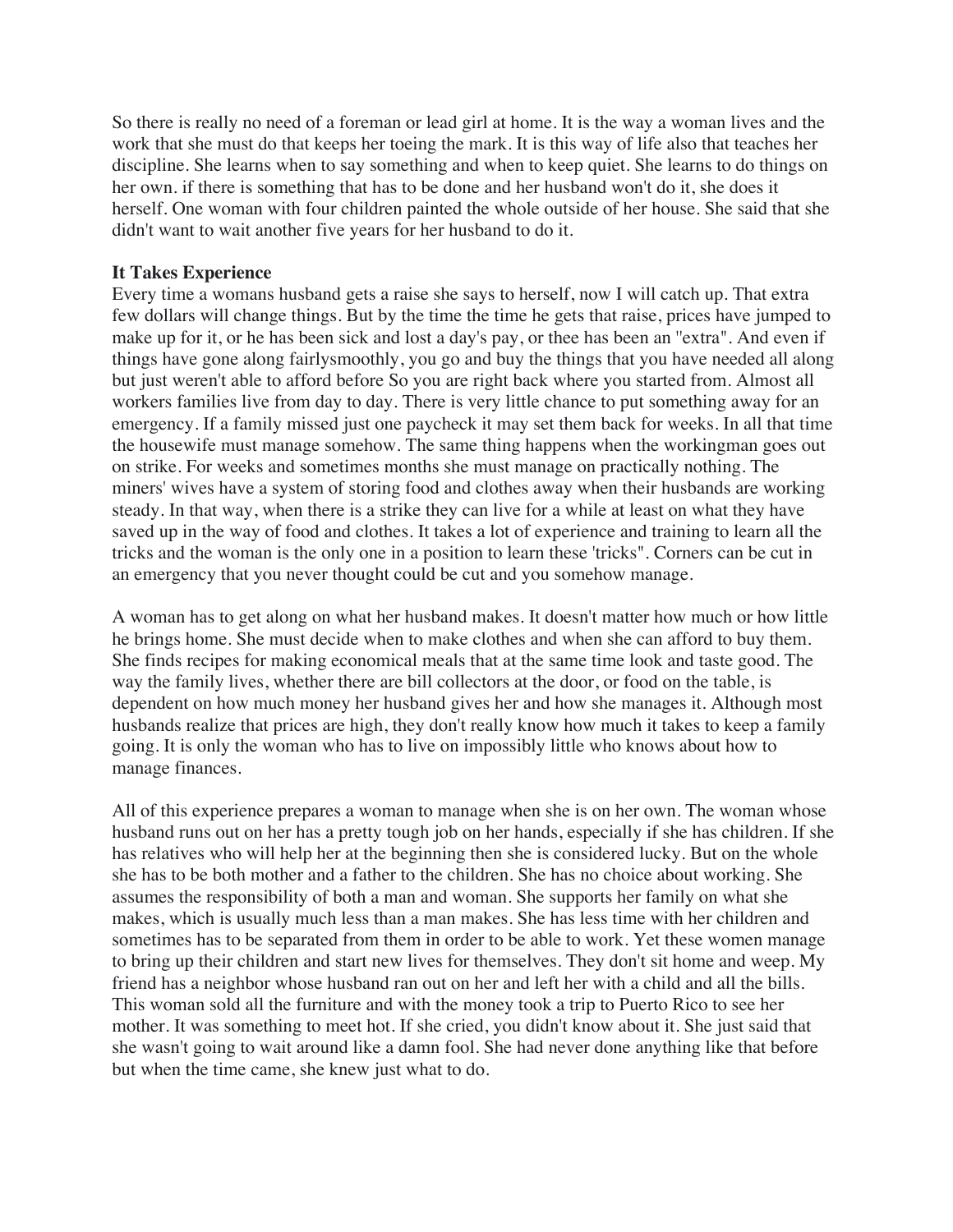#### **They Just Lead Separate Lives**

A woman stays at home alone all day. She waits for her husband to come home to tell him of the things that have happened during the day, something that the kids have done or said that shows what wonderful kids they are, or what a hard day she had. She wants to hear what he has gone through and what he thinks about buying this or that for the house. But his life is not in the house. When a man comes home from work, he wants to do nothing. Sometimes he doesn't even want to do any talking. You wait all day for someone to talk to, and then when your husband comes home he picks up the paper and acts as if he doesn't even know you exist. When a woman is home all day, she wants to go out to a show or for a drive on Sunday afternoon. But during the week your husband comes home exhausted and even on weekends he sometimes wants to stay home and relax. He has been away from the house most of his waking hours. Now is his chance to sit around. Women have needs of companionship and understanding that men know nothing about. If there is not that understanding between men and women about their work and human needs. It is not surprising that many marriages can't make a go of their sex lives, the most delicate phase of their relationship. Their husbands, the people they should be closest to, often are furthest away from. They just lead separate lives.

# **Women Know Each Other**

If women can't turn to their husbands, then they turn to other women. Because of the fact that women lead such similar lives, they know and understand each other. In the neighborhood some women will get very close to others. These women in a court or a street will help each other out if they need help and make the time of day go faster. They talk of things they would not dream of talking to their husbands about even if their husbands would listen. Who can tell a man how they want to fix up a house or what they want to buy for the children. Things like problems with your husband or financial problems are common property". The women discuss all the things that at feet their lives--whether or not to have children and how many to have, how to save money on clothes, housewares and food, which stores have lower prices, the best method of birth control, sex problems, going to work. In the discussions many things are resolved. Women get new attitudes as a result of hearing other women talk. The women will exclude someone from their group because she is not doing what is expected of her. A mother who neglects her child or does not take care of the house and has no excuse for it will not have the time or confidence of the other women.

Some people call this gossiping but it's much more than that. Women are breaking down the isolation of the home by creating strong ties with other women. It is the only group life a housewife can have and she makes the most of it. The very existence of these ties with other housewives is condemnation of the relations a woman has with her husband, with her work, and with the rest of society. The women come together, talk together, and, in a way, live together. There is no one else they can turn to but themselves. There is one place where they can decide whom they will be with, where they will be, and what they will do. There is no one who will stand in the way.

The best time of the week in my court is Friday. Everybody cleans house on Friday so they will have less to do on the weekend. After they are finished, in the afternoon, someone will run out for beer and we will sit around and talk and relax and compare notes. The sociability is at its highest and we all feel most relaxed when the work is done. There is a feeling of closeness and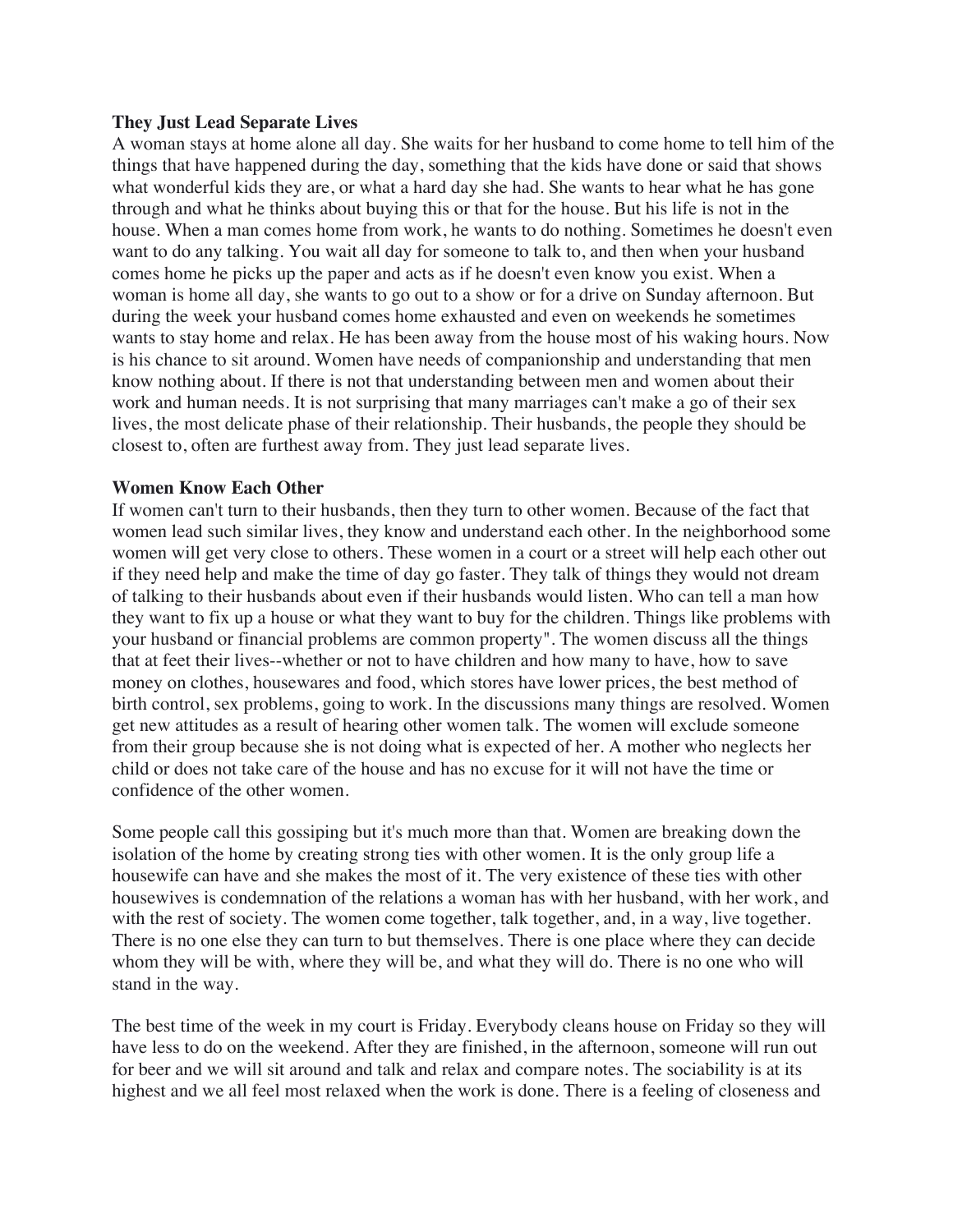kidding around that you can't get anywhere else except with these people that know you and accept you on your own terms.

This is how women are organized. With the experience they have in managing things and with the aid of the other women in their group. They know what to do when they want to take action. The women in a housing project in San Francisco got together to halt the rise in prices. They saw the government wasn't doing anything so they took matters into their own hands. They held meetings and demonstrations and distributed leaflets. No one person organized it. After living with their neighbors in a housing project for so long they knew each other intimately; each other's weaknesses and strengths, The women made price lists up of every store in town and bought at only those stores that had the lowest prices. The whole city knew about "Mama's OPA" and the papers had many articles on it.1

There are many times that the housewives take actions that never reach the papers. Women will barricade streets so that their children will have a place to play. The police with tear gas bombs cannot drive them away. Women will pass the word along to other women that on a certain day no woman is to buy meat. They would just walk up to strange women and say "Don't buy meat on such a day". Women know each other so well that they can talk to a perfect stranger and be sure of being understood. The miners' wives went out on strike to protest the Company selling their homes and again to protest the dust in the air of the mining towns. They got the support of their husbands in both cases. Their husbands refused to cross their picket lines.

Women act as a group because they are treated like one. They live the same way on the whole, no matter how different the individual situation may be.

# **A New Relationship**

The most universal organization of women is the action that women take in their own homes. Each woman in her own home is making a revolution. There are some women who don't say much to their husbands or to other women Yet when it comes to a showdowns, they just go ahead and do what they know is right. Other women argue with their husbands for the things thev feel they should have. These arguments mean something to a woman. She is not just arguing with her husband. She is showing him and even more important, herself, that she has ideas and desires of her own. Women are constantly telling men, however they can, that they can't go on in the old way. It is this spirit of independence and self-respect that men admire in women, even when it is directed against themselves. They admire a woman who can stand on her own two feet and doesn't let her husband walk all over her. A woman who doesn't take it from her husband has the respect of other women and she has the respect of her husband as well. Women are more and more refusing to be just machines for raising children and getting their husbands off to work. They demand more of their husbands in the way of a relationship. If a man cannot change, they will break up the marriage rather than go on living with a stranger. Divorce nowadays is accepted because women have made it acceptable. It is clear that it is not the individual man who is involved. There are too many divorces for that. When a woman gets divorced, although it takes the form of a struggle with an individual man, it is an act opposing the whole way of life men and women must lead in our day. Women fight the role that men play in the home. This has nothing to do with how much a husband helps his wife or how good he is to the children. No matter how much a husband tries to understand the woman's problems, no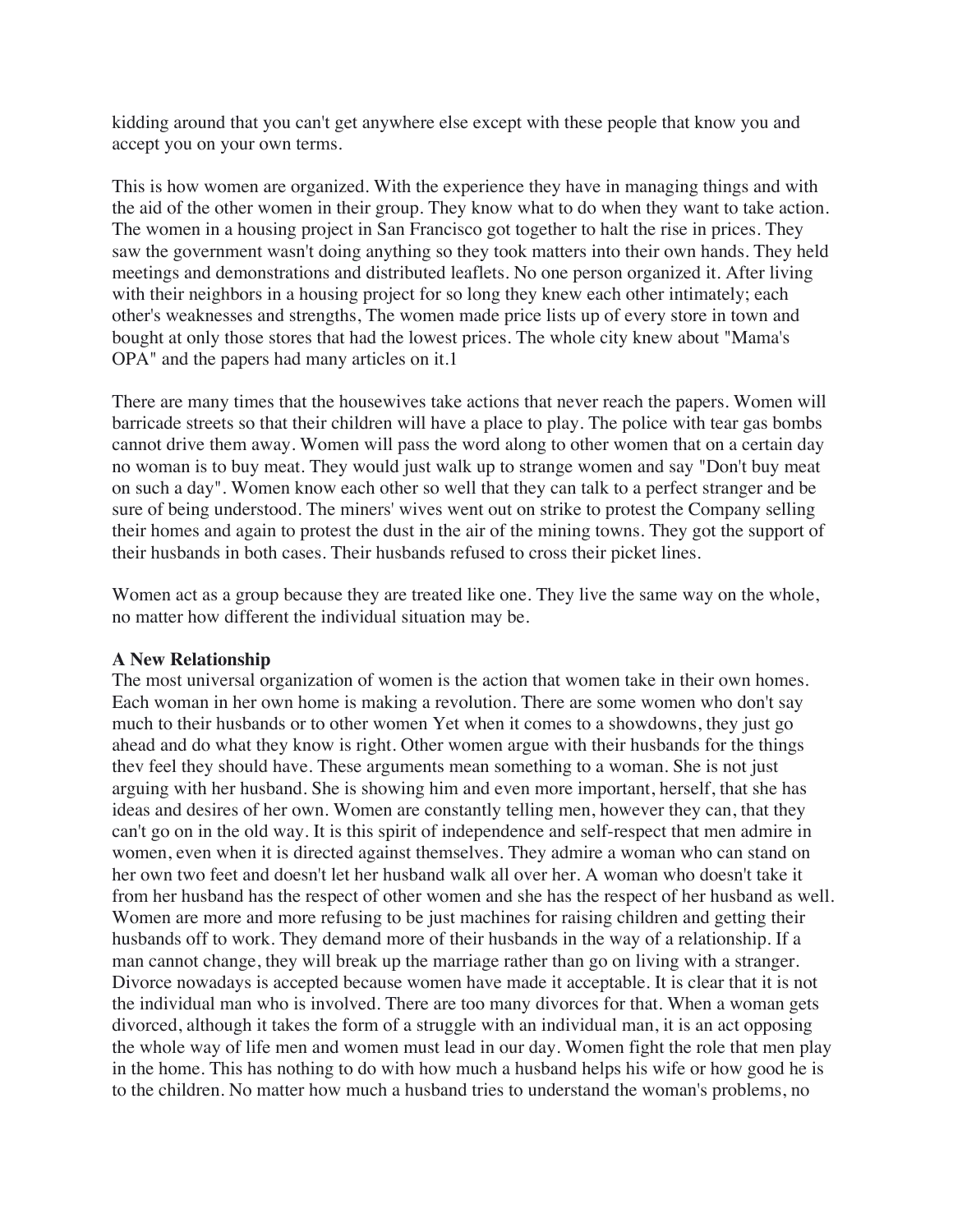matter how well they get along, women fight the way they are forced to live and want to establish a new way of life.

# **The Working Woman**

One of the ways that women show their rejection of their role in society is by going out to work. Many women work today who have never worked before By going out to work, women have changed their relations with their husbands and children. Along with this they have given themselves new problems to solve and have found new ways to solve them.

Women have expanded their experiences so that they know what large groups of people are thinking and doing. Fewer and fewer women today are housewives only. Most women at one time or another go to work. Some women go out to work only a few months a year. Some work steady. In any case, they have a picture of the world that they never had before.

Some women that I have worked with say that they work because they can't get along on what their husbands make. This is true especially in the family where the man has no trade and his wages are small. But it is more and more true of everyone. Besides the high cost of living, there is another reason why it is hard to get along on one paycheck today. Women demand much more than they used to. They don't want to go through the awful feeling of being broke that they went through during the depression. They don't want to wash clothes by hand when, with a little extra, they can have the most modern equipment in their homes. Everything now is modern and women want the most modern appliances to work with. About the only thing you can do on one paycheck is exist.

When you are living on a small budget, it is the woman who must bear the brunt of it. She must go long distances to shop. When it becomes necessary to do without, she is usually the first person to forget her own needs.

One of the biggest financial needs that a woman has is some financial independence. They don't want to ask their husbands before they spend any money. They want to have money of their own. To be able to afford new drapes when the old ones are still good but you are tired of looking at them, is a luxury that most women can't afford but all women want. The paycheck that your husband gives you, although you work as hard for it as he does, is never really your own, even though it may be handed to you for the needs of the family. Those needs that women have can never be satisfied on the money the working man alone brings home.

A woman who goes to work in a factory has a feeling of independence not only about the money that is spent but about the decisions that are made in the house If you are helping to support the family, you have more right to decide not only what is to be done with the family money but you now want to have more of a part in other questions that come up in the family which your husband has always decided before. One particular man was surprised with the rights his wife took since she started to work that he told her to stay home They got along better that way he said.

It is not only decisions that a woman feels more independent about. When a woman works she knows that she doesn't have to put up with a lot of things from her husband If he steps out of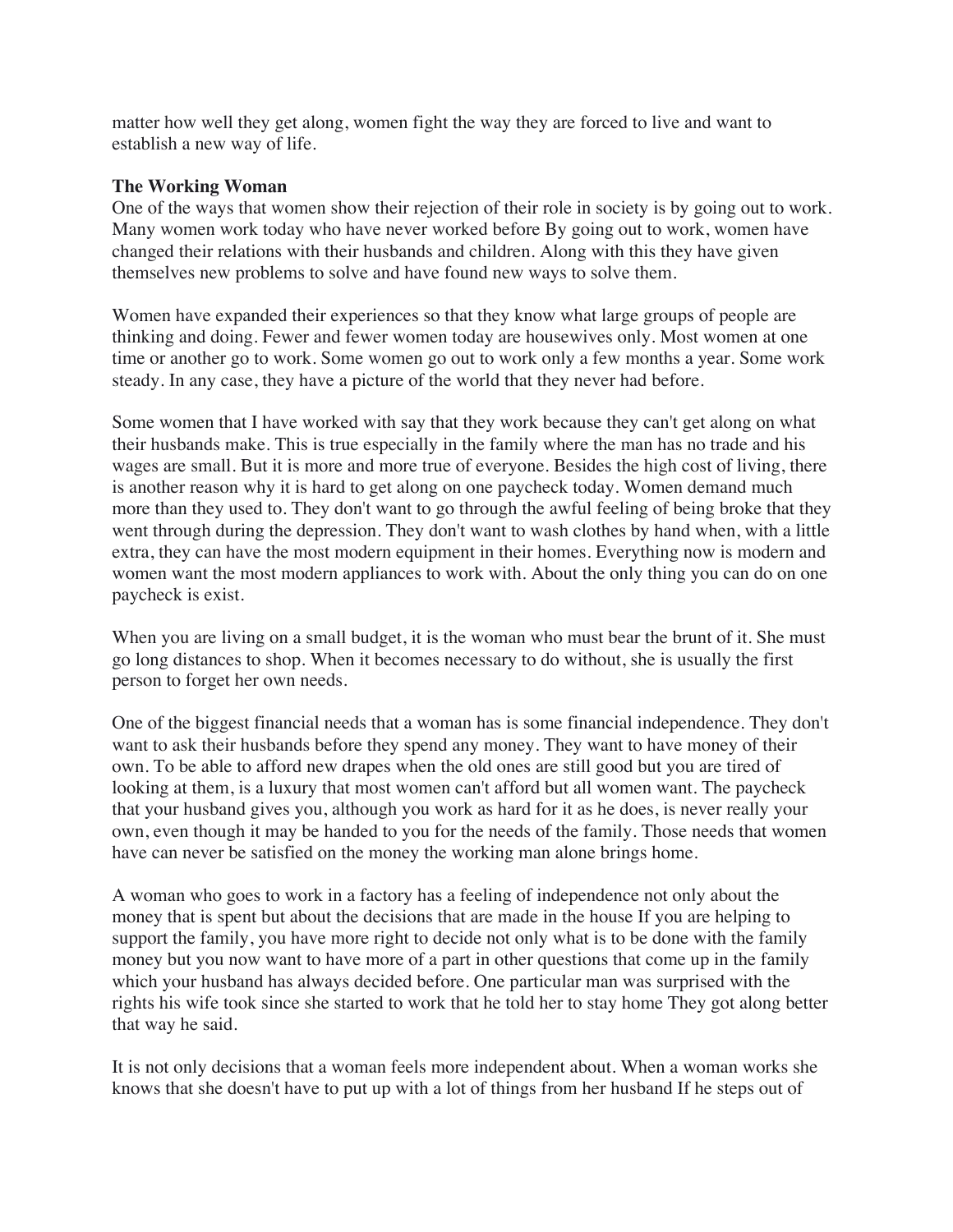line by drinking or going out with other women then she will up and leave him faster than before She figures that now, if she has to, she can always support herself

One of the things that drives women to get jobs is the boredom and loneliness that they would have to live with it they stayed home. Women want to be with other people As compared to her husband, a woman leads an isolated life in the house b; herself. The only company that she has while she is home is the radio and the telephone. In the factory you at least work with other people and get away from the boredom and loneliness that is home life.

The thing that a woman regrets most when she goes out to work is leaving her children. It is true that you want to get away from them for a while, but you don't like to leave them with just anybody. Most of the time you don't know much about how they are being taken care of If they are older, you don't know who they go around with and what they do with their tune. If your child is in a nursery school, you can ask the teacher how the child is doing. Most of the time she will say, "Fine". But that's all. You really don't know how they are being treated or what kind of care they are getting. You always hope the child is doing the right thing but when you work, you are never sure.

There is also the problem of where to leave the child when you work. Many women who are separated from their husbands and have young children, have to board them out. They miss their children who seem to grow up without them. They don't have much say in the way their children are brought up. Other women prefer to depend on neighbors whom they know rather than a nursery school that they know little or nothing about. The reason that a lot of women don't go to work at all is because they have no one reliable to take care of their children.

# **Wherever She Wants to Be**

Women want to be able to decide whether or not to work. If a man tells a woman to work she usually won't. For one thing she feels that if she works when he tells her to then he gets used to it, and sometimes stops working regularly himself. He thinks that she should support him. One woman I know had to stop working because her husband thought that he could go out gambling with the money that she was making. On the other hand, if her husband tells her not to work, that doesn't mean that she will stay home. When a woman goes out to work it is not always with the approval of her husband. Many men resent their wives working. They use as an excuse the fact that the children should stay with their mother. They also say that they are not able to help their wives with the children and with the house and shopping. Others will make it so unbearable by putting the entire burden on their wives that finally the wives will be forced to quit.

Women have to fight those men who believe that a woman's place is in the home, and that is where they should stay. These are the men who don't want their wives to have any independence at all, and who want to he the only ones who bring in a check so they are the only ones with a say in their homes. When a woman goes out to work, they know that she becomes much more of a person in her own right. Women have shown these men that a woman's place is wherever she wants to be.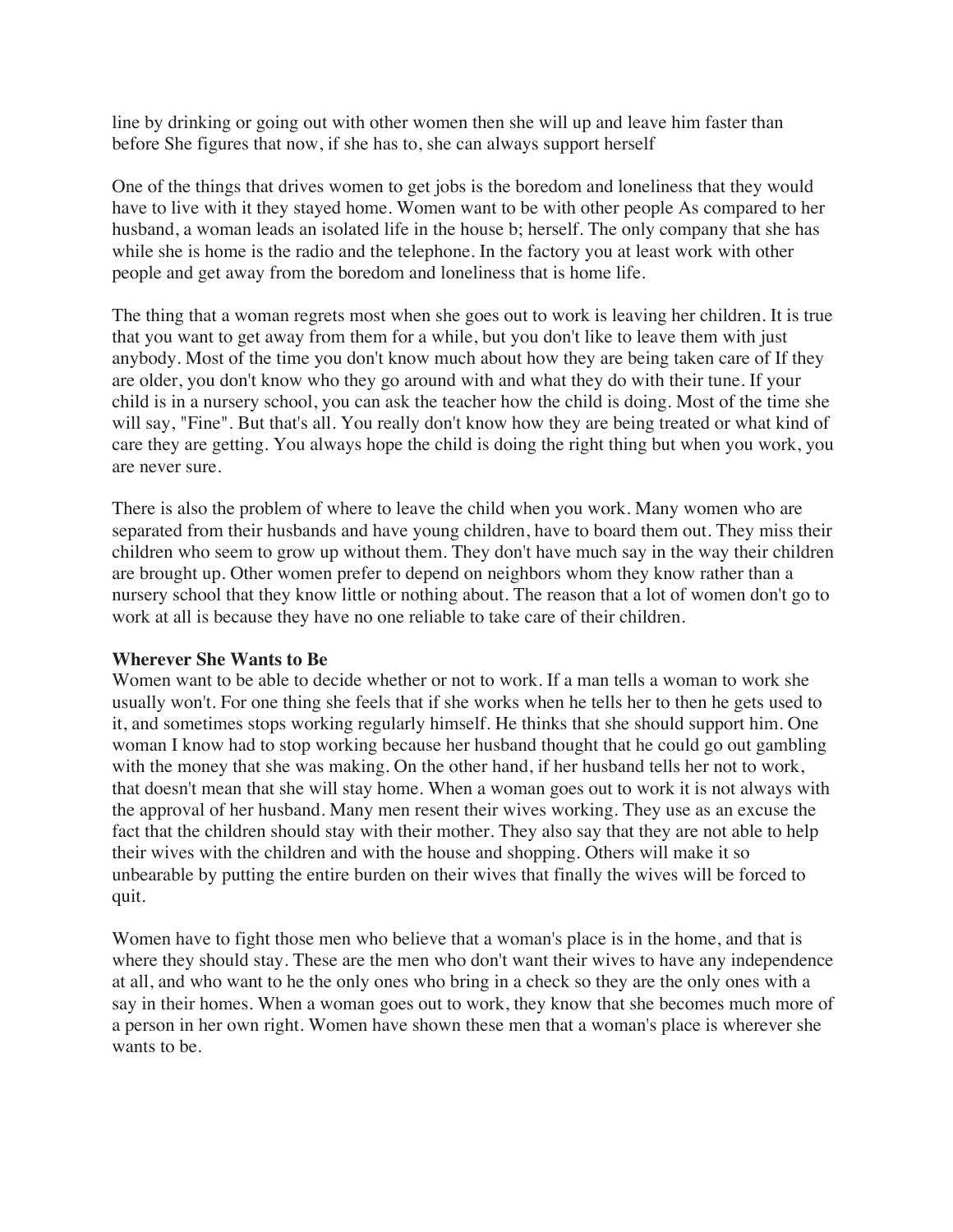Those women who want to go on working and whose husbands don't want them to, don't tell their husbands about how hard it is to work. They keep all of that to themselves One woman on our line at work has to fight to keep working She has a fourteen year-old daughter and she says there is nothing to keep her home. Yet her husband, a professional who makes good money is constantly asking her to quit She never shows how tired she is when she gets home and she can't afford to ask him for help or lie will make her quit. There is quite a difference in the feeling toward women working between those women who have to work and those who work because they want to. If a woman works because she wants to, she doesn't have to take as much from the company and she can tell the boss to go to hell with his job as my neighbor puts it. When she gets tired of working she knows she can quit, and even if she doesn't quit the very fact that she can makes her more independent of the company .

Those women who have to work the single women who are supporting themselves and sometimes their parents or the divorced women who are supporting their children, must stick to their jobs no matter how they feel or what they feel like doing. When these women get tired of working, they just go right on working. They have no choice. The company usually takes full advantage of this and knows it can depend on these women for Saturday work and overtime. When you are paying ten or fifteen dollars a week for nursery school alone, every penny counts.

Factory work for women is sometimes easy work-that is, it is not hard physically. But, like all factory work, it is dull and monotonous. In certain industries, it is hard physically. You feel in every muscle that you have put in a day's work. The important thing, no matter what kind of work you do, is the people you work with. If the work is easy but dull, then it is the other women who make the day pass at all. If it is hard work, the only thing that keeps you going is the other women who are doing the same thing you are and going through it with you. It is not the work that is so important to you and that makes factory life bearable. It is the people with whom you work that you care about.

There is always something going on in the plant. Either someone is cracking a joke or clowning or you are having a fight with the foreman or lead girl. There is always a discussion going on about something, and everything is talked about. Sex problems or their current affairs, housework and how to manage the children, new dance steps and the latest styles, price control and housing, ways of gaining and losing weight. No matter what you want to talk about, there is someone to talk to. The girls consider each other's feelings and interests.

Unlike the company, the girls care about each other. When on person is out, she is missed and someone usually calls to find out what is the matter. If something is seriously wrong with a particular girl. Though her immediate group of friends start a collection to buy her something or to give her money to pay the extra bills. The girls give freely of their time and their money. If a girl is rot feeling well a certain day, then the other girls or some special friends will work twice as fast to make up for her work so that she doesn't have to miss time from work. The company never worries about the individual person. They expect, come hell or high water, the same amount of work every day. The girls are the only ones who care about each other and will help you out when you need it.

# **We - From Now On**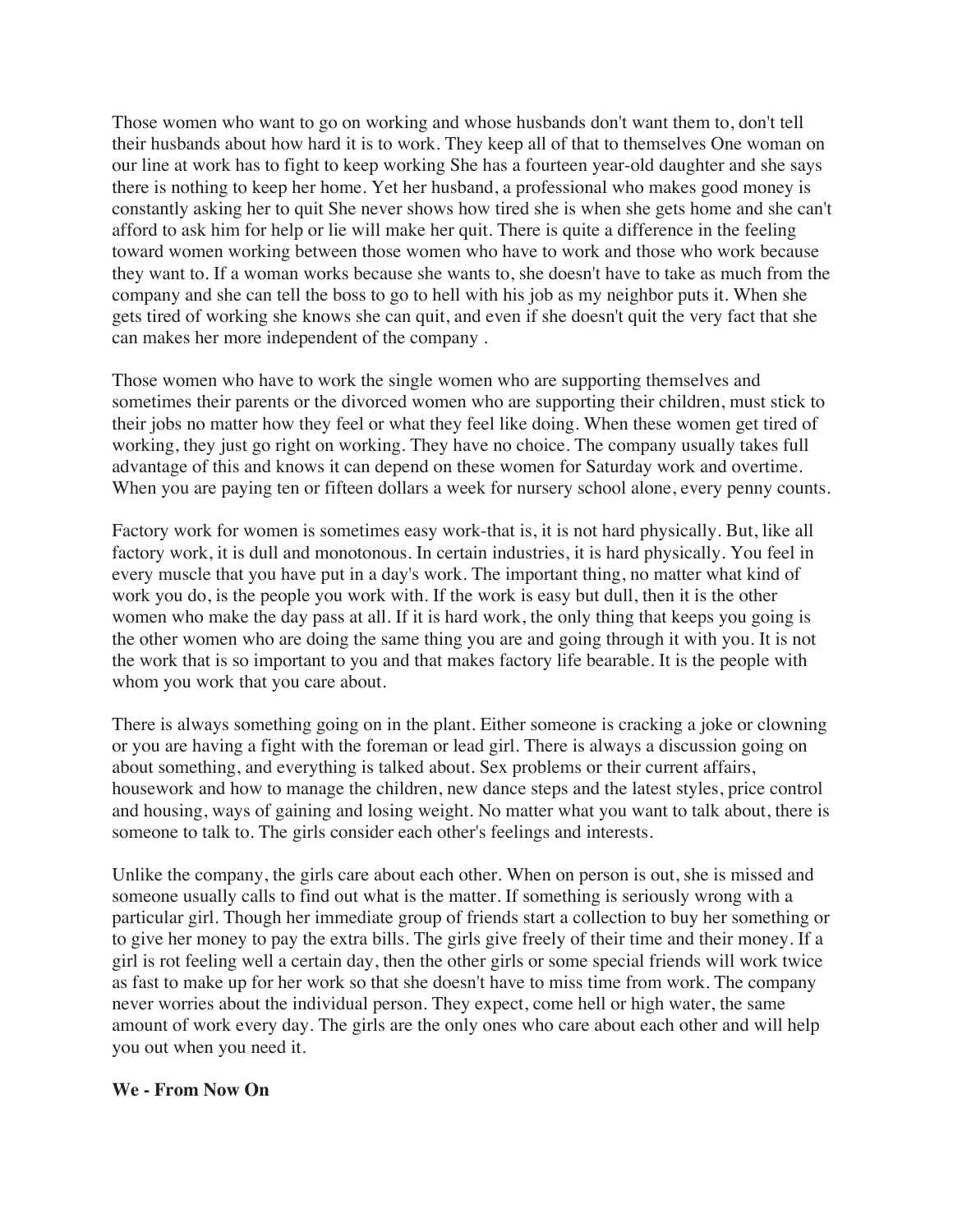When a woman comes home from work at night, there is quite a difference from when a man comes home from work. As soon as she comes home she starts working all over again. A married woman, especially if she has children, can never have the luxury of sitting down and doing nothing. There is dinner to get on the table. The dishes to be washed, the children to be bathed and gotten to bed. She has two jobs. She is a part-time mother and housewife and a fulltime wage earner. The weekend which a man takes to relax, for her belongs to the house. And all the things that have been left undone during the week have to be done then. It's a hard grind. Working and having a family. No matter how much your husband helps you or how considerate he is, the main burden of the house is still on the woman's shoulders. Just because a woman goes out to work, it doesn't mean she stops being a housewife.

A woman has a lot more in common with her husband when she works than when she stays home. There is more to talk to him about than there was before. The main barrier is still there however, and it is still easier to talk to other women than it is to talk to your husband. Yet, things are definitely changed for a couple. For the first time, a woman says you are not supporting this house. We are. And things will have to be we from now on .

# **Union and Company Women**

The union and the company try to appear 'air by putting tip women for supervisory jobs. The shop stewards and the union officials are often women. The lead girls of the company and the foreladies are often taken from the line in plants. But as soon as these girls are taken off the line they forget the rest of the girls and become agents of the union or the company, very often against the girls. The lead girls usually eat together and go out together and consider themselves better than the rest. They act just like the men supervisors. But they use the fact that they are women to try to win the confidence of the other girls in order to get more production and to keep the girls in line.

One of the lead girls in my plant was asked by the supervisor to get out double production. She said she would never do that to the girls and cried like a baby for days. It never dawned on her that the only way she could get the supervisor to stop pressing her was to get the girls to protest. She handled it herself and in a few days was demanding that the girls produce, using the excuse that she had been pressured into it. Most women feel that when a woman gets to be boss, she is worse than a man. The women who get in as bosses constantly use the fact that they are women to whip the girls into line. The women union officials are the same way. Men workers talk about how the union is separated from the men. If this is true of the men's unions, it is doubly true of the women's. To many women it seems that the only thing that they do is collect dues and try to keep the girls in line for the company. The initiation fees are way out of proportion to the amounts that the women make and the dues are just as high. In some shops nobody knows who the shop steward is and very few of the girls care. Yet the girls will defend the union if the company attacks it. They know, however, that if anything is to be done, they will have to do it themselves.

Most women look at work as six of one and half a dozen of the other. If iris a choice of staying home in the monotony of the house, then they feel that it is worthwhile working. Some women look forward to the day when they can afford to stay home. When that day comes. They leave the plant only to conic right back most of the time. After you have worked out, even for a little